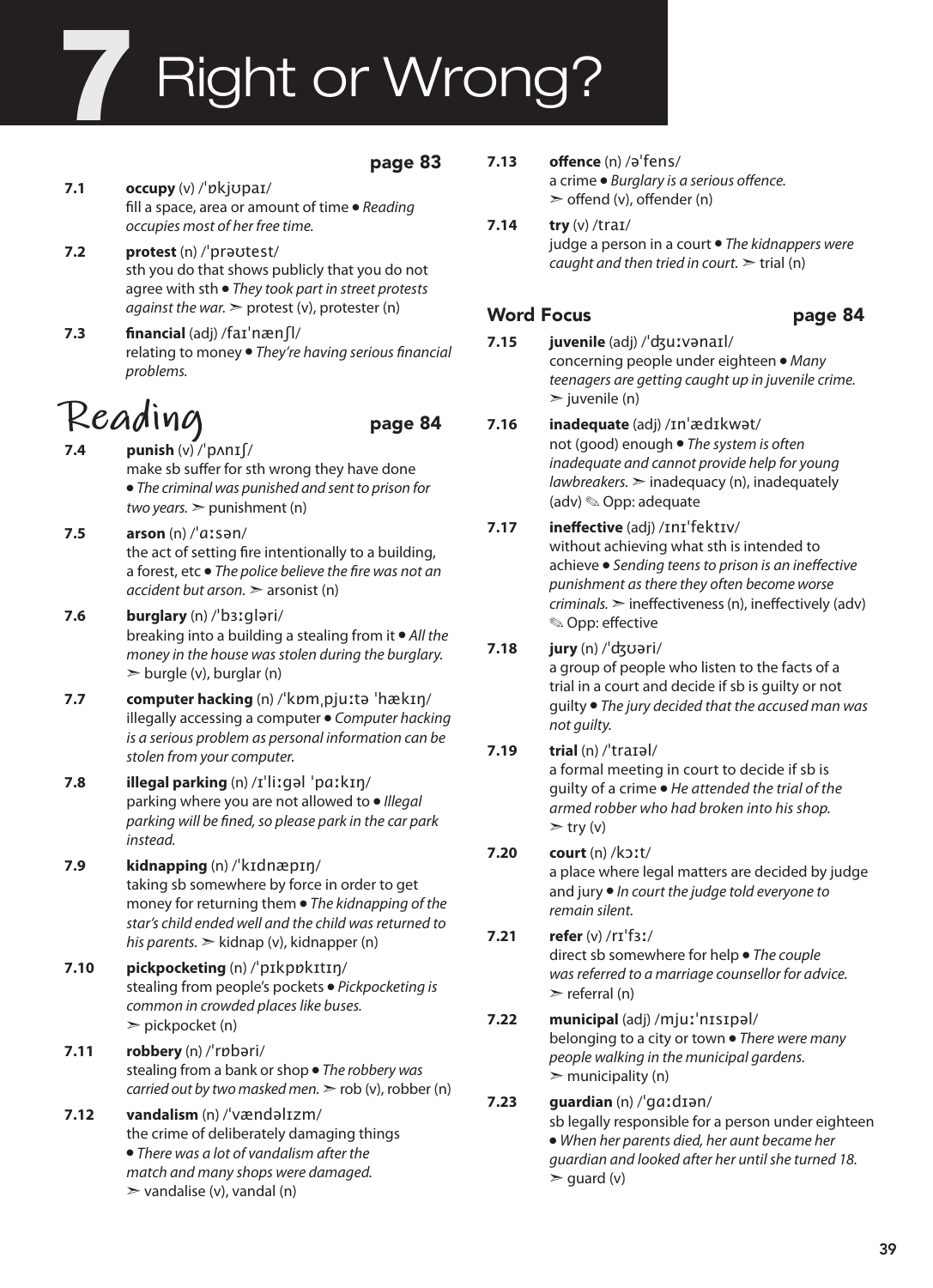- $\text{Realing}\atop{7.24 \text{ rise (n) /ratz/}}$  pages 84–85 **7.24 rise** (n) /raɪz/ when the number, amount or level of sth goes up ● *There's been a 15% rise in the price of oil.* > rise (v) ✎ Syn: increase **7.25 alternative** (n) /ɔːlˈtɜːnətɪv/ sth you can choose to do, use, etc instead of sth else ● *You've got two alternatives: pay in cash or by credit card.* ➣ alternative (adj) **7.26 peer** (n) /pɪə/ sb who is the same age as you ● *He is a friendly boy and he is popular with his peers.*  ✎ Also: peer group; peer pressure **7.27 offender** (n) /əˈfendə/ sb who commits a crime ● *Offenders will be arrested and tried for their crimes.*  $\geq$  offend (v), offence (n) **7.28 hearing** (n) /ˈhɪərɪŋ/ a meeting of a court to find out the facts about a case ● *The court hearing is at nine tomorrow morning.*  $\geq$  hear (v) **7.29 courtroom** (n) /ˈkɔːtruːm/ a room where a judge or group of people decide if sb is guilty or not guilty ● *The victim's mother was not allowed in the courtroom.*  **7.30 defendant** (n) /dɪˈfendənt/ sb accused of a crime who is being tried in court ● *The defendant pleaded not guilty to the offence.*  $\geq$  defend (v), defence (n) **7.31 on a voluntary basis** (expr) /ɒn ə ˈvɒləntri ˈbeɪsɪs/ If you do sth on a voluntary basis, you do it because you want to, not because you have to. ● *She works here on a voluntary basis – she needs the experience.*  **7.32 criminal act** (n) /ˈkrɪmɪnəl ækt/ a crime ● *Shoplifting is a criminal act and you will be arrested if you are caught.* **7.33 judge** (v) /ʤʌʤ/ give an opinion about sb after thinking about all the information you know about them ● *I can't judge if she is guilty or not.* ➣ judge (n), judgement (v) **7.34 sentence** (v) /ˈsentəns/ punish and send to prison ● *The hooligans were sentenced to thirty hours of community service.*  $\ge$  sentence (n) **7.35 prosecution** (n) /prɒsɪˈkjuːʃn/ the lawyers who try to prove sb is guilty ● *The prosecution had proof that the defendant was at the scene of the crime.*  $\ge$  prosecute (v) **7.36 defence** (n) /dɪˈfens/ the lawyers who try to prove sb is innocent ● *The defence said that their client was not guilty because he had been abroad when the crime was committed.* ➣ defend (v), defendant (n) **7.37 fine** (n) /faɪn/ the money sb has to pay as punishment ● *The defendant had to pay a fine for speeding.*  $\geq$  fine (v)
- **7.38 devote** (v) /dɪˈvəʊt/ use most of your time, effort etc in order to do sth ● *He devoted a month to his project on teenage*   $\textit{c$ *rime.*  $\geq$  devotion (n)
- **7.39 case** (n) /keɪs/ a crime which is being investigated ● *The judge told the jury not to discuss the case outside the court.*
- **7.40 victim** (n) /ˈvɪktɪm/ sb who is hurt or killed ● *The victim of the violent attack had to go to hospital.*
- **7.41 long-lasting** (adj) /lɒŋ ˈlɑːstɪŋ/ continuing for a long time ● *Love is the key to a long-lasting relationship.*

### **7.42 eligible** (adj) /ˈelɪʤəbl/

- qualified or able to do sth *He will be eligible to vote when he turns eighteen.*  $\geq$  eligibility (n) ✎ Opp: ineligible
- **7.43 proceedings** (pl n) /prəˈsiːdɪŋz/ when sb uses a court of law to deal with a legal case ● *The proceedings lasted all morning.*
- **7.44 plead guilty** (expr) /pliːd ˈgɪlti/ admit you have committed a crime ● *The armed robber pleaded guilty and was sent to prison.* ✎ Opp: plead not guilty
- **7.45 theft** (n) /θeft/ stealing ● *There has been a theft; somebody has stolen my wallet.* ➣ thief (n)

### **7.46 gang** (n) /gæŋ/

a group of young people who spend time together and who are often involved in crime ● *There was a gang of teenage boys on the street corner who looked as if they wanted a fight.*

- **7.47 weapon** (n) /ˈwepən/ an object like a knife or gun used to hurt or kill ● *The gang used large sticks as weapons.*
- **7.48 procedure** (n) /prəˈsiːʤə/ a way of doing sth ● *The judge explained the procedure of a trial to the jury.*

#### **7.49 community service** (expr) /kəˈmjuːnəti ˈsɜːvɪs/ unpaid work that sb does to help other

people as punishment for a crime ● *The man had to do community service cleaning the park.*

- **7.50 fire department** (n) /ˈfaɪə(r) dɪˈpɑːtmənt/ an organisation of people whose job is to stop fires ● *Help! Call the fire department!*
- **7.51 old people's home** (n) /əʊld ˈpiːplz həʊm/ a place where old people live and are cared for ● *Sarah's grandmother has been in an old people's home for three years.*
- **7.52 misdemeanour** (n) /mɪsdəˈmiːnə/ a bad action that is not very serious ● *You won't go to prison for a misdemeanour like parking illegally.*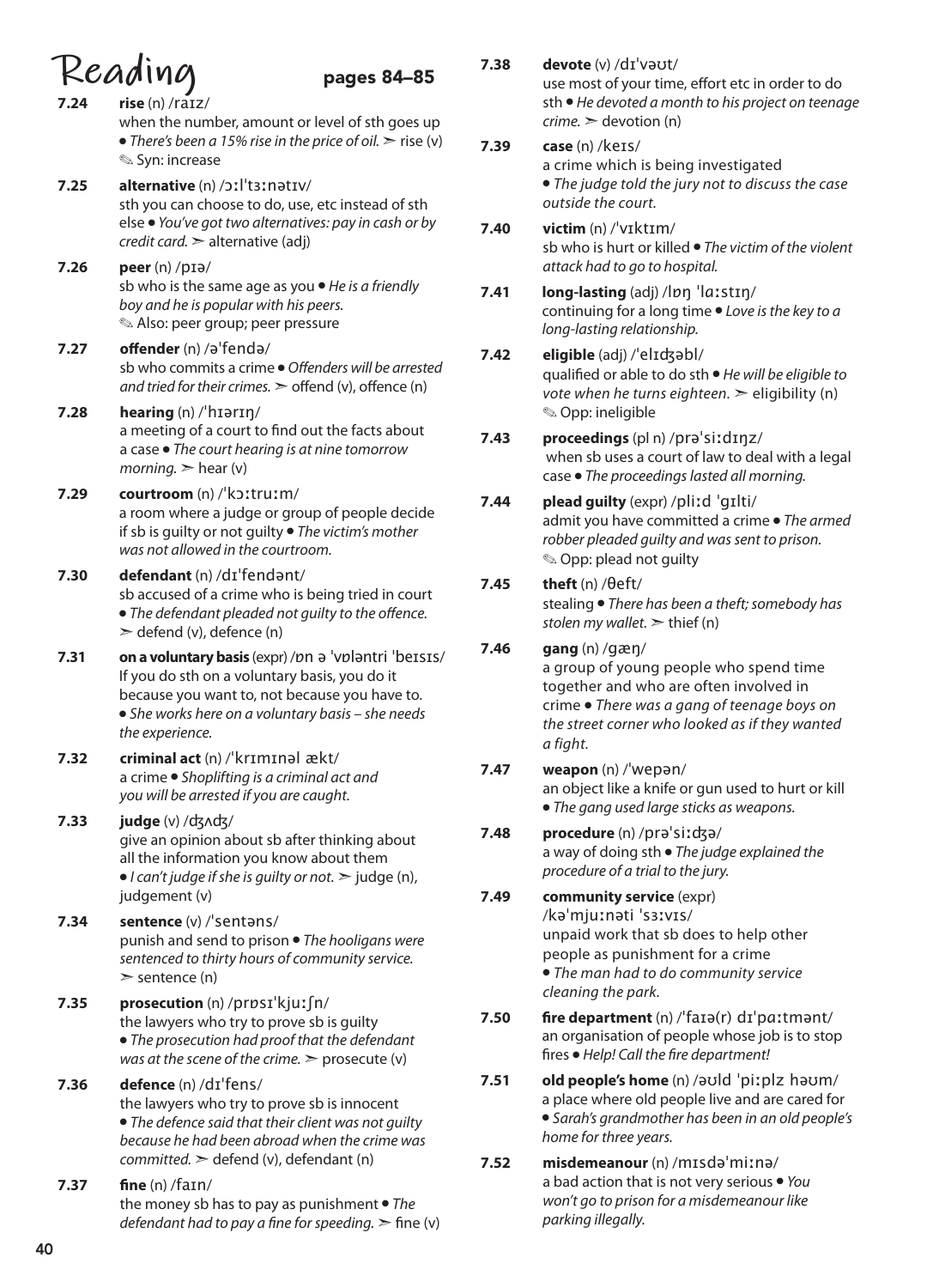- **7.53 jury duty** (n) /ˈʤʊəri ˈdjuːti/ legal requirement to be a jury member ● *He was called up for jury duty and was away from work for a week.*
- **7.54 subsequent** (adj) /ˈsʌbsɪkwənt/ following ● *The first trial was for robbery and the subsequent one for arson.*
- **7.55 attendance** (n) /əˈtendəns/ being present at an event ● *Attendance at the meeting was higher than expected.*  $\geq$  attend (v)
- **7.56 anger management** (n) /ˈæŋgə ˈmænɪʤmənt/ learning to recognise you are becoming angry and take action to calm down and deal with the situation positively ● *The boxer had to attend anger management classes to control his temper outside the ring.*
- **7.57 issue** (n) /ˈɪʃuː/ a subject or problem that people talk or argue about ● *They talked about pollution and other environmental issues.*
- **7.58 authority** (n) /ɔːˈθɒrɪtɪ/ the power you have because of your official position ● *You must respect the authority of the court and only speak when you are allowed to.*

#### **7.59 approval** (n) /əˈpruːvəl/ when you have a positive opinion of sb or sth ● *The approval of his friends made him feel good.*  $\geq$  approve (v)

- **7.60 disapproval** (n) /dɪsəˈpruːvəl/ when you have a negative opinion of sb or sth ● *My parents' disapproval of my bad behaviour made me feel a bit guilty.*  $\geq$  disapprove (v)
- **7.61 count (for)** (v) /kaʊnt (fɔː)/ be important ● *My opinion doesn't count for anything at the office!*
- **7.62 conventional** (adj) /kənˈvenʃənəl/ normal, typical ● *A conventional roof does not have grass on it.* > convention (n) ✎ Opp: unconventional
- **7.63 judicial system** (n) /ʤuːˈdɪʃl/ system of laws and courts ● *The judicial system is supposed to protect society from criminals.*
- **7.64 consequence** (n) /ˈkɒnsɪkwens/ a result of sth ● *The consequence of your crime is a prison sentence.* ➣ consequently (adj)
- **7.65 clean record** (expr) /kliːn ˈrekɔːd/ If you have a clean record, the police do not have a record of any crimes connected with you. ● *He could not have a clean record, having spent a year in prison for theft.*
- **7.66 gain** (v) /ɡeɪn/ get sth that you want or need ● *You will gain useful experience from that job.*
- **7.67 self-esteem** (n) /self-əˈstiːm/ confidence in yourself ● *The approval of her friends and family increased her self-esteem.*

#### **7.68 reoffend** (v) /riːɒˈfend/

commit a crime again ● *Many people who are sent to prison reoffend when they are released and find themselves back in court.*

#### **7.69 deny** (v) /dɪˈnaɪ/

say sth isn't true ● *Julie denied that she had stolen my earrings, but I'm sure I saw her wearing them.*  $\ge$  denial (n)

**7.70 pass (a) sentence (on sb)** (expr) /pɑːs (ə) ˈsentəns (ɒn ˈsʌmbədi)/ officially decide how a criminal will be punished

and say what the punishment will be ● *The judge will pass sentence on Jones this afternoon.*

#### **7.71 punishment** (n) /ˈpʌnɪʃmənt/

sth you do to sb because they have done sth wrong ● *'I think tougher punishments will reduce crime,' said the woman.* 

#### **7.72 lawyer** (n) /lɔɪə/

sb who represents people in court ● *The man had a good lawyer who convinced the jury he was not*   $g$ *uilty*.  $>$  law (n)

#### **7.73 judge** (n) /ʤʌʤ/

sb who decides a punishment in court ● *The judge sentenced the defendant to five weeks' community service.* ➣ judge (v), judgement (n)

#### **7.74 clerk** (n) /klɑːk/

an official in charge of the records of a court ● *The judge asked the clerk to find the record of the case.*

#### **7.75 witness** (n) /ˈwɪtnɪs/

sb who sees a crime or event ● *There were three witnesses and they were all asked to give details in court.* ➣ witness (v)

#### People in court

- clerk defendant defence judge jury
- lawyer prosecution victim witness

### **Vocabulary** page 86 **7.76 speeding** (n) /ˈspiːdɪŋ/

driving faster than the law allows ● *He was stopped by police for speeding along the motorway.*  $\ge$  speed (v, n)

**7.77 commit** (v) /kəˈmɪt/ do (sth bad) ● *The crime that he committed was burglary.*

#### **7.78 harsh** (adj) /hɑːʃ/ severe, cruel or unkind ● *I think the punishment was harsh and unfair.*

**7.79 verdict** (n) /ˈvɜːdɪkt/ a decision made in a court about whether sb is guilty of a crime ● *The jury returned a verdict of not guilty and the man was free.*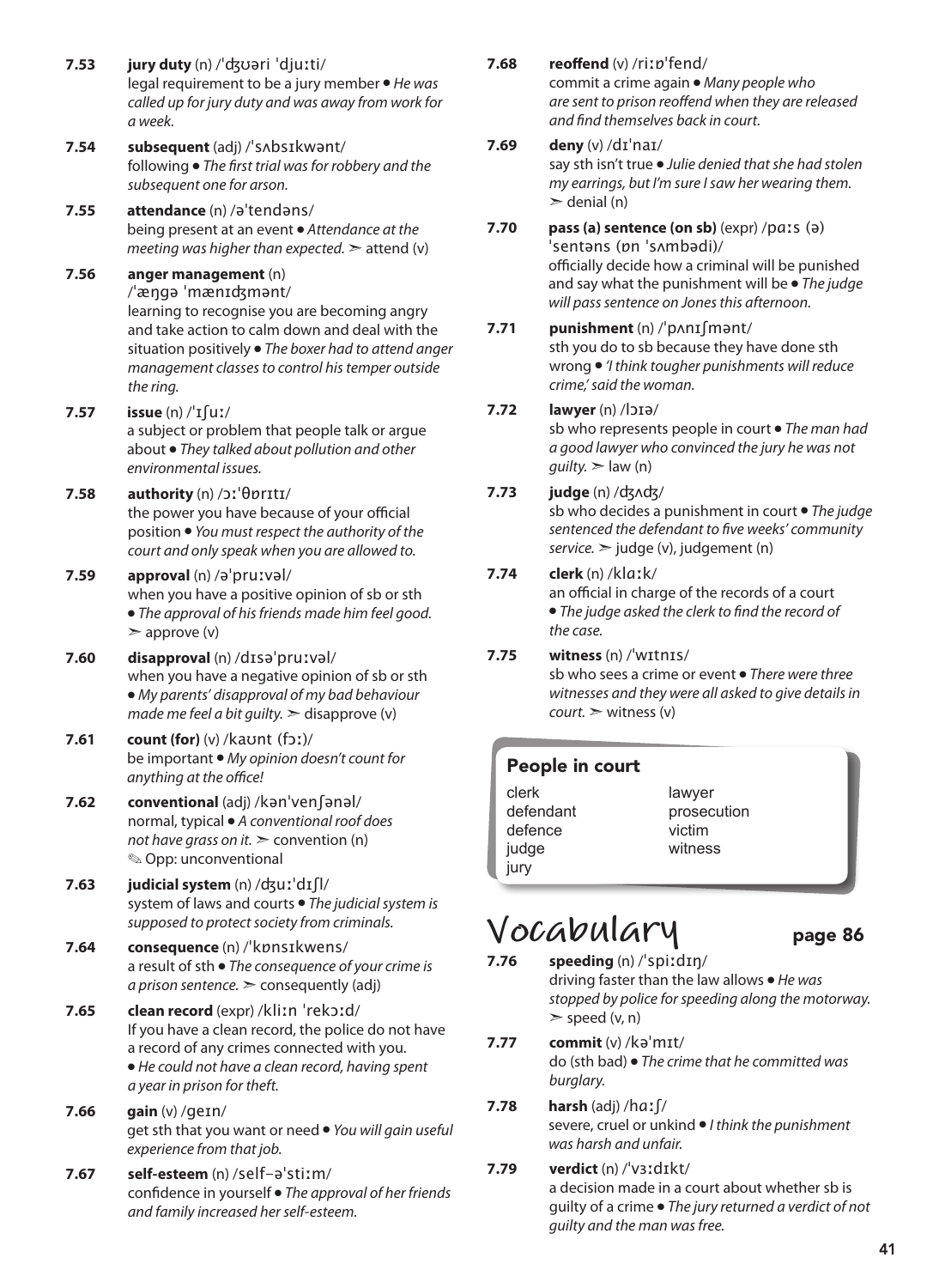**7.80 hostage** (n) /ˈhɒstɪʤ/ sb kept as a prisoner by an enemy or a criminal so that others will do what they demand ● *The armed robber held six people hostage in the bank.* **7.81 statement** (n) /ˈsteɪtmənt/ sth that sb says or writes officially ● *The witness made a statement to the police about what she had seen.* ➣ state (v) **7.82 confess** (v) /kənˈfes/ admit to sth bad ● *The man confessed to killing his neighbour.* ➣ confession (n) **7.83 the accused** (n) /ðiː əˈkjuːzd/ sb who has been charged with a crime ● *The accused stood up in court and pleaded not guilty.*   $\geq$  accuse (v) **7.84 accuse** (v) /əˈkjuːz/ say sb has done sth wrong ● *The woman was accused of robbing a bank, but she denied any involvement in the crime.* **7.85 dismiss** (v) /dɪsˈmɪs/ If a judge dismisses a court case, he or she stops it from continuing. ● *The judge dismissed the case because of lack of evidence.*  $\ge$  dismissal (n) **7.86 suspect** (n) /ˈsʌspekt/ sb police think committed a crime ● *She was the main suspect because her fingerprints had been found on the weapon.*  $\geq$  suspect (v), suspicion (n), suspicious (adj)

- **7.87 undercover** (adv) /ʌndəˈkʌvə/ done secretly in order to catch criminals or find out information ● *The police officers worked undercover and managed to find out what the criminals were planning.* ➣ undercover (adj)
- **7.88 plain clothes** (n) /pleɪn kləʊðz/ ordinary clothes, not a police uniform ● *The police officer was in plain clothes so the criminal didn't notice him.*
- **7.89 hardened criminal** (n) /ˈhɑːdənd ˈkrɪmɪnəl/ a criminal who is not likely to change and obey the law ● *He is a hardened criminal and will always lead a life of crime.*
- **7.90 hold up** (phr v) /həʊld ˈʌp/ rob ● *The men held up the shop and stole five hundred euros.*
- **7.91 loaded** (adj) /ˈləʊdɪd/ with bullets ● *Be careful because that is a loaded*   $gun.$   $\ge$  load (v)
- **7.92 deadly** (adj) /ˈdedli/ able to kill ● *Even a small knife can be a deadly weapon and can kill somebody.* ➣ death (n), dead (adj)
- **7.93 suspect** (v) /səˈspekt/ think that sth is true or likely to happen, but not be certain ● *I began to suspect that he was lying.*   $\geq$  suspicion (n), suspicious (adj)

**7.94 wheel** (n) /wiːl/

the round object that you use to control a car, bus, etc. and make it move in a particular direction ● *Keep your eyes on the road and your hands on the wheel!* 

#### Crime and criminals

arson burglary computer hacking criminal act culprit gang hardened criminal kidnapping

offence offender pickpocketing speeding robbery theft vandalism

#### Phrasal verbs

do away with get away with give yourself up hold up

own up put away see through

## **Grammar** page 87

- **7.95 demolish** (v) /dɪˈmɒlɪʃ/ completely destroy a building so that it falls down ● *The old factory will be demolished next year.*   $\ge$  demoliton (n)
- **7.96 demonstrator** (n) /ˈdemənstreɪtə(r)/ sb who takes part in a public event organised to protest against or support sb or sth ● *Several of the demonstrators were arrested.*   $\geq$  demonstrate (v), demonstration (n)

#### **7.97 arrest** (v) /əˈrest/

If the police arrest sb, the person is taken to a police station because the police think they have committed a crime. ● *He was arrested for looting during the riot.*  $\geq$  arrest (n)

- **7.98 spray** (v) /spreɪ/ force liquid out of a container and cover sb or sth with it ● *I caught him spraying red paint on my car!*   $>$  spray (n)
- **7.99 water cannon** (n) /ˈwɔːtə(r) ˈkænən/ a piece of equipment that sends out a large amount of water, used by the police to control large groups of people ● *Police used water cannons to stop the demonstrators from entering the building.*
- **7.100 object** (v) /əbˈdʒekt/ not like, agree with or approve of sth ● *Many local people objected to the mayor's plan.*   $\geq$  objection (n)
- **7.101 security camera** (n) /sɪˈkjʊərəti ˈkæmrə/ a camera that records people to prevent and detect crime ● *The shoplifter was caught on the security camera, so it was possible to identify her.*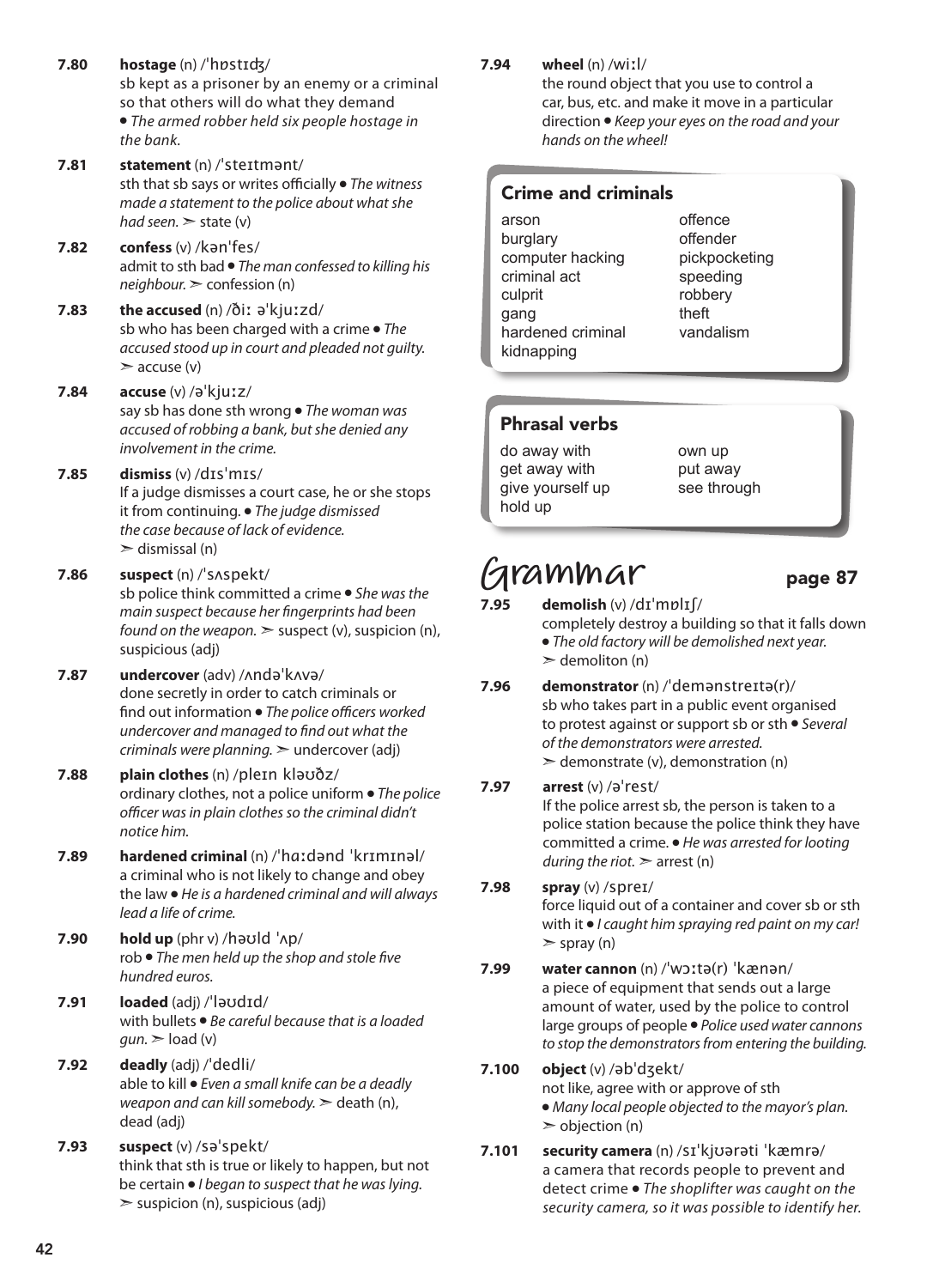- **7.102 officer** (n) /ˈɒfɪsə/ a policeman or policewoman ● *The hooligan was arrested by an officer for vandalising a*  street sign.
- **7.103 question** (v) /ˈkwesʧən/ ask sb questions in order to get information about sth ● *The suspect was questioned at the police station about where he was on the night of the murder.*   $\ge$  question (n)
- **7.104 innocent bystander** (expr) /ˈɪnəsənt ˈbaɪstændə(r)/ sb who is at the scene of a crime or accident and may get hurt or killed although they are not directly involved in the event ● *An innocent bystander was hit by a bullet as the two gangs shot at each other.* (n)
- **7.105 hijack** (v) /ˈhaɪdʒæk/ take control of a plane, ship, etc using violence ● *The plane was hijacked by three men who said they had a bomb.*   $\triangleright$  hijacker (n)
- **7.106 ransom** (n) /ˈrænsəm/ money paid to kidnappers ● *The kidnappers demanded a ransom of one hundred thousand dollars.*
- **7.107 raging** (adj) /ˈreɪdʒɪŋ/ very powerful ● *The ship was caught in a raging storm.*
- **7.108 investigate** (v) /ɪnˈvestɪgeɪt/ try to find out the truth about sth like a crime, accident, etc ● *The case was investigated and evidence that the man was guilty was found.*  $\geq$  investigation, investigator (n)
- **7.109 uncover** (v) /ʌnˈkʌvə/ discover sth ● *The police have uncovered evidence that the man was involved in the murder.*
- **7.110 bank** (n) /bæŋk/ the land along the sides of a river ● *He had a small house on the bank of the Hudson River.*
- **7.111 victimless** (adj) /ˈvɪktɪmləs/ A victimless crime is one where no people are harmed. ● *Twenty-five years in prison for a victimless crime is a bit too harsh, I think.*
- **7.112 make a getaway** (expr) /meɪk ə ˈgetəweɪ/ escape from a crime scene ● *The armed robbers made a getaway in a blue van.*

## **Listening** page 88

- **7.113 ecstatic** (adj) /ekˈstætɪk/ extremely happy and excited ● *He was ecstatic about winning the competition.*
- **7.114 exhausted** (adj) /ɪgˈzɔːstɪd/ very tired ● *The police officer was exhausted after running after the robbers.* ➣ exhaust (v), exhaustion (n)

#### **7.115 indifferent** (adj) /ɪnˈdɪfərənt/

not at all interested in sth ● *He was indifferent to the news because he wasn't interested in current affairs.* ➣ indifference (n)

- **7.116 sympathetic** (adj) /sɪmpəˈθetɪk/ feeling sorry about sb's problems ● *The judge was sympathetic towards the victim who had been attacked.*  $>$  sympathise (v), sympathy (n) ✎ Opp: unsympathetic
- **7.117 bring to justice** (expr) /brɪŋ tʊ ˈʤʌstɪs/ arrest sb and try them for a crime ● *The criminals were caught and brought to justice.*
- **7.118 confused** (adj) /kənˈfjuːzd/ unable to understand sth or think clearly ● *Sorry, I'm a bit confused. What do I have to do?*   $\ge$  confuse (v), confusion (n)
- **7.119 culprit** (n) /ˈkʌlprɪt/ sb guilty of doing sth wrong ● *The city centre was vandalised, but the culprits were never brought to justice.*
- **7.120 adolescent** (n) /ædəˈlesənt/ a teenager ● *Adolescents under eighteen must be accompanied in court by a parent or guardian.*   $\geq$  adolescence (n)
- **7.121 fit** (v) /fɪt/ be suitable for or similar to sth ● *He fitsthe description of the man seen leaving the building.*
- **7.122 deter** (v) /dɪˈtɜː/ stop sb doing sth by making them realise it will have bad results ● *Long prison sentences are supposed to deter people from committing crimes.*   $\ge$  deterrent (n)
- **7.123 crime-prevention** (n) /kraɪm-prɪˈvenʃn/ stop crime from happening ● *More police on the streets is an effective crime-prevention method.*
- **7.124 verdict** (n) /ˈvɜːdɪkt/ a decision in a court about whether sb is guilty or not ● *The jury returned a verdict of 'guilty'.*
- **7.125 removal** (n) /rɪˈmuːvəl/ the act of taking sb or sth away from a place ● *The students were helping with the removal of graffiti from the school walls.* ➣ remove (v)

## Speaking page 89

**7.126 forensic scientist** (n) /fəˈrensɪk ˈsaɪəntɪst/ a person whose job it is to use scientific methods to solve crimes ● *According to the forensic scientist, Smith's DNA was found on the glass.*   $\triangleright$  forensic science (n)

## **Grammar** page 90

- - **7.127 burglar alarm** (n) /ˈbɜːɡlər əˈlɑːm/ a piece of equipment that makes a loud noise when sb tries to enter a building by force ● *When the man broke the window, the burglar alarm went off.*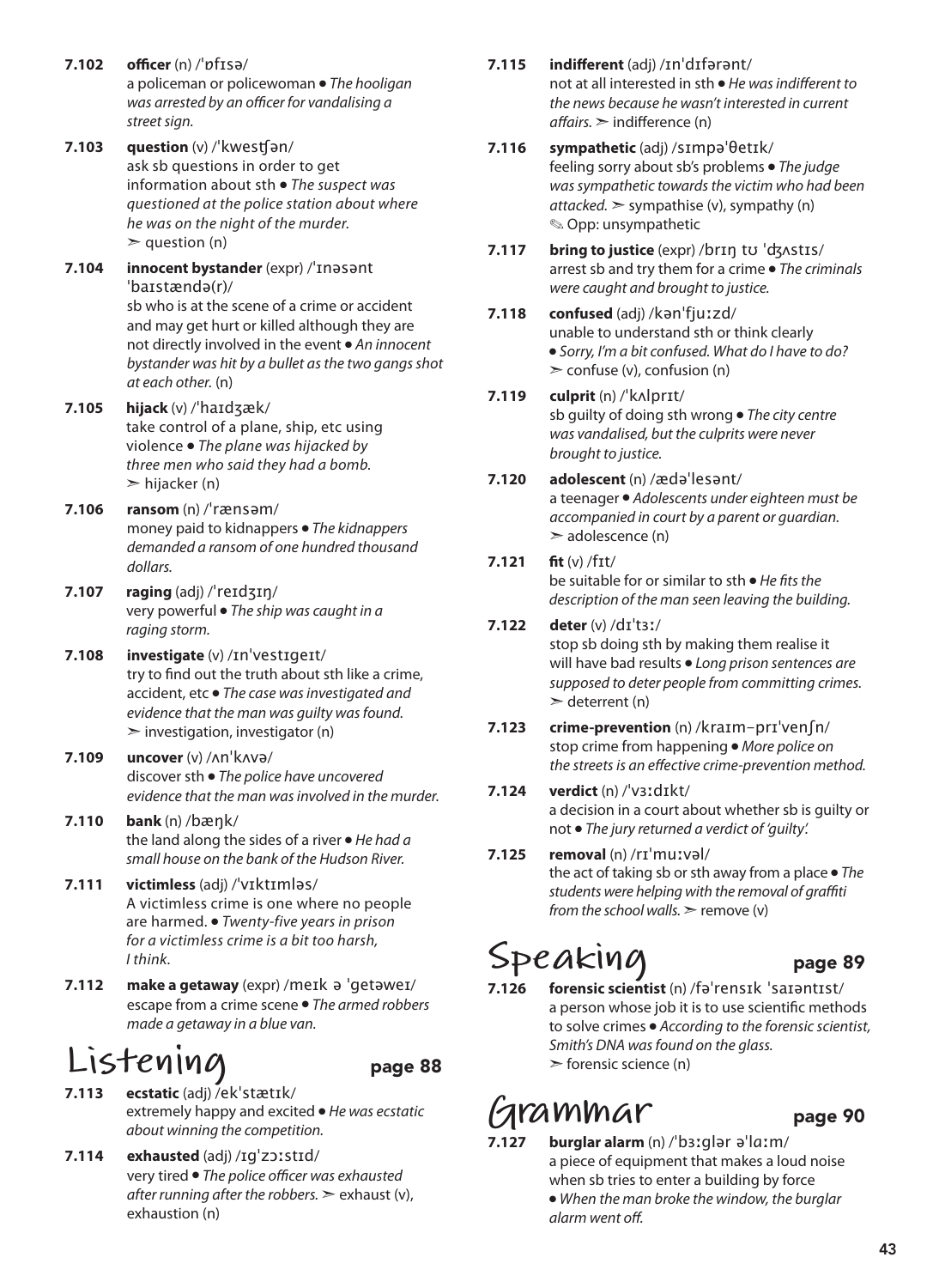- **7.128 vacate** (v) /vəˈkeɪt/ leave a building, room, seat, etc ● *Hotel guests must vacate their rooms by 12 p.m.*
- **7.129 the authorities** (pl n) /ðiː ɔːˈθɒrɪtɪz/ people or organisations in charge of a particular country or area ● *The vandals are wanted by the authorities.*
- **7.130 deport** (v) /dɪˈpɔːt/ make sb leave a country and return to the country they came from ● *'All illegal immigrants will be deported,' said the government minister.*  $\geq$  deportation (n)

### **Use your English** page 91

- **7.131 do away with** (phr v) /duː əˈweɪ wɪð/ kill; get rid of ● *The murderers did away with the witness and her body was never found.*
- **7.132 get away with** (phr v) /get əˈweɪ wɪð/ not get caught for doing sth wrong ● *The bank robbers got away their crime and were never caught.*
- **7.133 give yourself up** (phr v) /gɪv jəˈself ʌp/ surrender to the police ● *He knew the police would catch him, so he gave himself up.*
- **7.134 own up** (phr v) /əʊn ʌp/ confess ● *Tim owned up to eating all the biscuits.*
- **7.135 put away** (phr v) /pʊt əˈweɪ/ put sb in prison ● *The murderer was put away for life.*
- **7.136 see through** (phr v) /siː θruː/ realise sb is lying ● *There's no point lying to Dad as he will see through your lies.*
- **7.137 surrender** (v) /səˈrendə(r)/ stop fighting; stop avoiding the police because you know you cannot win ● *After hiding for three days, the man surrendered to the police.*
- **7.138 against the law** (expr) /əˈgenst ðə lɔː/ illegal ● *It is against the law for children to buy alcoholic drinks.*
- **7.139 lethal** (adj) /ˈliːθəl/ causing death ● *That enormous knife is a lethal weapon.*
- **7.140 self-defence** (n) /self-dɪˈfens/ protecting yourself ● *She hit the mugger in self-defence and managed to break his nose.*
- **7.141 release** (v) /rɪˈliːs/ let sb go free ● *When are they going to release him from prison?* ➣ release (n)

### **Writing: a formal**   $lefter$  pages 92–93

**7.142 get tough** (expr) /get tʌf/ become stricter ● *The police are getting tough and arresting people who demonstrate.* 

- **7.143 consider** (v) /kənˈsɪdə(r)/ think carefully about sth ● *I'm considering buying*   $a$  *new car.*  $\ge$  consideration (n)
- **7.144 proposal** (n) /prəˈpəʊzl/ an official suggestion or plan ● *The manager's proposal to shorten the coffee breaks was not accepted*. ➣ propose (v)
- **7.145 gathering place** (n) /ˈɡæðərɪŋ ˈpleɪs/ a place where people often come together in a group ● *The park has become a gathering place for people of all ages.*
- **7.146 curfew** (n) /ˈkɜːfjuː/ a law which says that people must stay indoors after a particular time at ● *Make sure you're back before curfew!*

#### **7.147 recipient** (n) /rɪˈsɪpɪənt/ a person who receives sth ● *Write the name of the recipient on the left-hand side of the envelope.*   $\triangleright$  receive (v)

**7.148 incident** (n) /ˈɪnsɪdənt/ sth that happens, especially sth bad or unusual ● *Have you told the police about the incident?* 

## **Video: Capoeira: The Fighting Dance** page 94

- **7.149 abolishment** (n) /əˈbɒlɪʃmənt/ when a law or a system is officially ended ● *The abolishment of smoking in public places aimed to improve public health.*  $\geq$  abolish (v) ✎ Syn: abolition
- **7.150 foster home** (n) /ˈfɒstə həʊm/ a home where a child is raised by sb who is not their natural parent ● *John grew up in a foster home and has never met his real parents.*

#### **7.151 mentor** (n) /ˈmentɔː/ sb who gives help and advice over a period of time ● *He's a friend and mentor and he gives me a lot of advice and support.*

#### **7.152 martial art** (n) /ˈmɑːʃl ɑːt/ style of fighting like karate, kung fu and tae

kwon do ● *People who do martial arts have to be fit and strong*.

#### **7.153 raise** (v) /reɪz/

look after a child or animal until it can take care of itself ● *Her parents died when she was four and she was raised by her aunt.* 

**7.154 adoptive parent** (expr) /əˈdɒptɪv ˈpeərənt/ sb who has legally adopted a child ● *Lee was raised by his adoptive parents after losing his family in the war*.

### **7.155 slavery** (n) /ˈsleɪvəri/

the system of owning people and making them work for you for no money ● *Slavery is a terrible thing. It takes away people's freedom and dignity.*  $\ge$  enslave (v), slave (n)